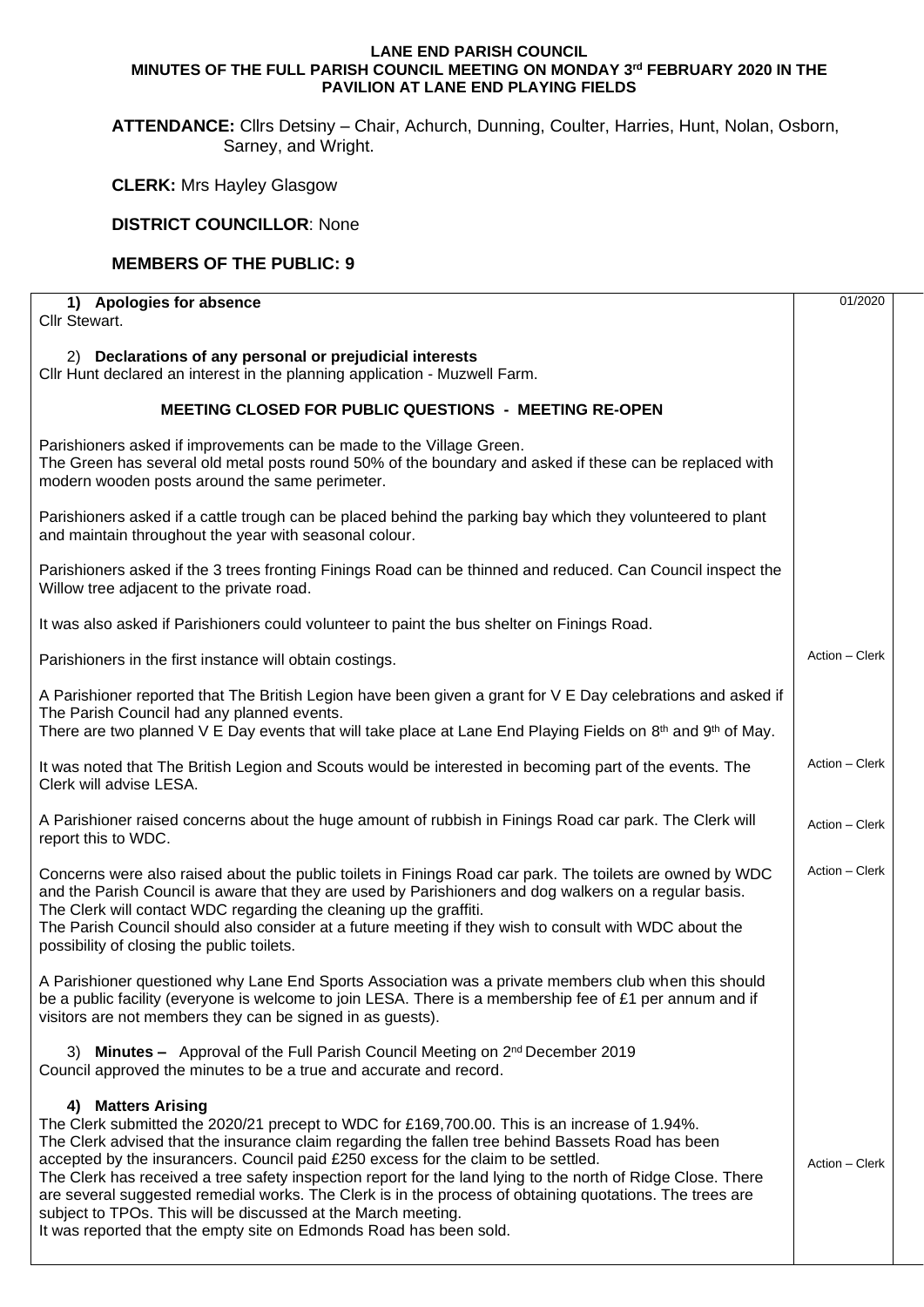| i) Approval of the accounts for January 2020<br>5) Finance -<br>Council agreed the expenditure of £5690.63. It was noted the income received is £1812.00. The Closing<br>Balance as of 26th January 2020 was £96,840.48<br>Council approved the Income and Expenditure Report.                                                                                                                                                                                                                                                                                                                                                                                                                                                                                  | 02/2020        |  |  |  |
|-----------------------------------------------------------------------------------------------------------------------------------------------------------------------------------------------------------------------------------------------------------------------------------------------------------------------------------------------------------------------------------------------------------------------------------------------------------------------------------------------------------------------------------------------------------------------------------------------------------------------------------------------------------------------------------------------------------------------------------------------------------------|----------------|--|--|--|
| ii) Expenditure against Budget Report 2019/20<br>The income is projected to be about £3900 above the budget figure. This is largely due to a VAT claim being<br>slightly higher than anticipated; an Easement income and a slightly higher grant received from the Rural<br>Payments Agency for Moorend Common.<br>Expenditure is projected to be £2300 above budget. Professional fees estimated to be £5000 over budget.<br>There has also been an overspend to the Open Spaces and Commons budget due to the fallen tree behind<br>Bassets Road.<br>Council noted the report.                                                                                                                                                                                |                |  |  |  |
| iii) Proposed Budget 2020/21<br>The Precept approved by Council was £169,700.00, this is an increase of 1.94%.<br>The draft proposal gives a balanced budget. There were some variations to the budget lines that were noted:<br>expenditure on playing fields has been reduced by £2k and grants and donations have been increased by<br>£2k. Elections expenses have been budgeted based on a contested election of £5k. If the election is not<br>contested the expenditure will likely be in the region of £2k.<br>SSE are no longer replacing old street lighting bulbs; these are being replaced with LED lanterns. Street<br>lighting maintenance costs have decreased but installing new LED lanterns will increase costs.<br>Council noted the report. |                |  |  |  |
| 6) Christmas in the village<br>Council received a lot of good feedback regarding CITV 2019. Parishioners liked the trees added to the shop<br>fronts in the High Street and this is an idea that the Parish Council should re-invest in.<br>It was reported that some parishioners were disappointed that there was no Mummers play last year.<br>The Parish Council understands that the Lane End Players are happy to do a different play should they be<br>invited in 2020.<br>Council asked The Clerk to ascertain feedback via the 'Lane End - What's happening and when' facebook<br>page and ask if people would like an original Mummers play or something else.<br>Council agreed to increase the CITV budget to £1250.                                | Action - Clerk |  |  |  |
| 7) New Model Parish Council Website<br>The Parish Council has an obligation to ensure its website complies to the accessibility legislation. The<br>current website along with many other Parish Councils does not currently comply. Our website provider has<br>introduced a new model website model that will comply with the latest government legislation. Council<br>approved to move over to the new model website on the Town Package with a design and build<br>management cost of £750 and an annual maintenance cost of £750.                                                                                                                                                                                                                         |                |  |  |  |
| 8) LEYCC - Summer Ball - 13th June<br>LEYCC are trying to raise much needed funds and have arranged a summer ball to be held at Harleyford<br>Estate in Marlow on 13 <sup>th</sup> June. The tickets are £40 per head and the Chairman encouraged Councillors to<br>attend. It would be great if Council were able to make up a table of 10. Councillors were asked to advise The<br>Clerk if they can attend.                                                                                                                                                                                                                                                                                                                                                  |                |  |  |  |
| 9) Chalky Field update<br>It was reported that the Chalky Field site went up for sale with bids to be in by 11 <sup>th</sup> January. Council are<br>working with Deriaz Campsie who collated the bids and Council have received 14 offers.<br>Due to the commercially sensitive nature, all bids will be considered by Full Council in closed session this<br>evening, with a view to shortlist 3 developers.                                                                                                                                                                                                                                                                                                                                                  |                |  |  |  |
| Council intends, at the appropriate time, to carry out a consultation to advise parishioners of the funds<br>received and ask for ideas from them as to how they would like the proceeds spent.                                                                                                                                                                                                                                                                                                                                                                                                                                                                                                                                                                 |                |  |  |  |
| 10) Lane End Playing Fields - General update<br>It was reported that a new committee was elected and is now a legally functioning body. The committee has<br>discussed fixed opening hours and will advertise these.<br>There is a steady income stream and LESA are on their way to be self-sustainable.                                                                                                                                                                                                                                                                                                                                                                                                                                                       |                |  |  |  |
| 11) Clerk's report<br>The items below summarise the Clerks activities since the last meeting.                                                                                                                                                                                                                                                                                                                                                                                                                                                                                                                                                                                                                                                                   |                |  |  |  |
| 1. It was agreed that The Clerk will begin to work on the tender documents for the grass cutting<br>contract.                                                                                                                                                                                                                                                                                                                                                                                                                                                                                                                                                                                                                                                   |                |  |  |  |
| The 20/21 precept has been submitted to WDC for the amount £169,700.00.<br>2.                                                                                                                                                                                                                                                                                                                                                                                                                                                                                                                                                                                                                                                                                   |                |  |  |  |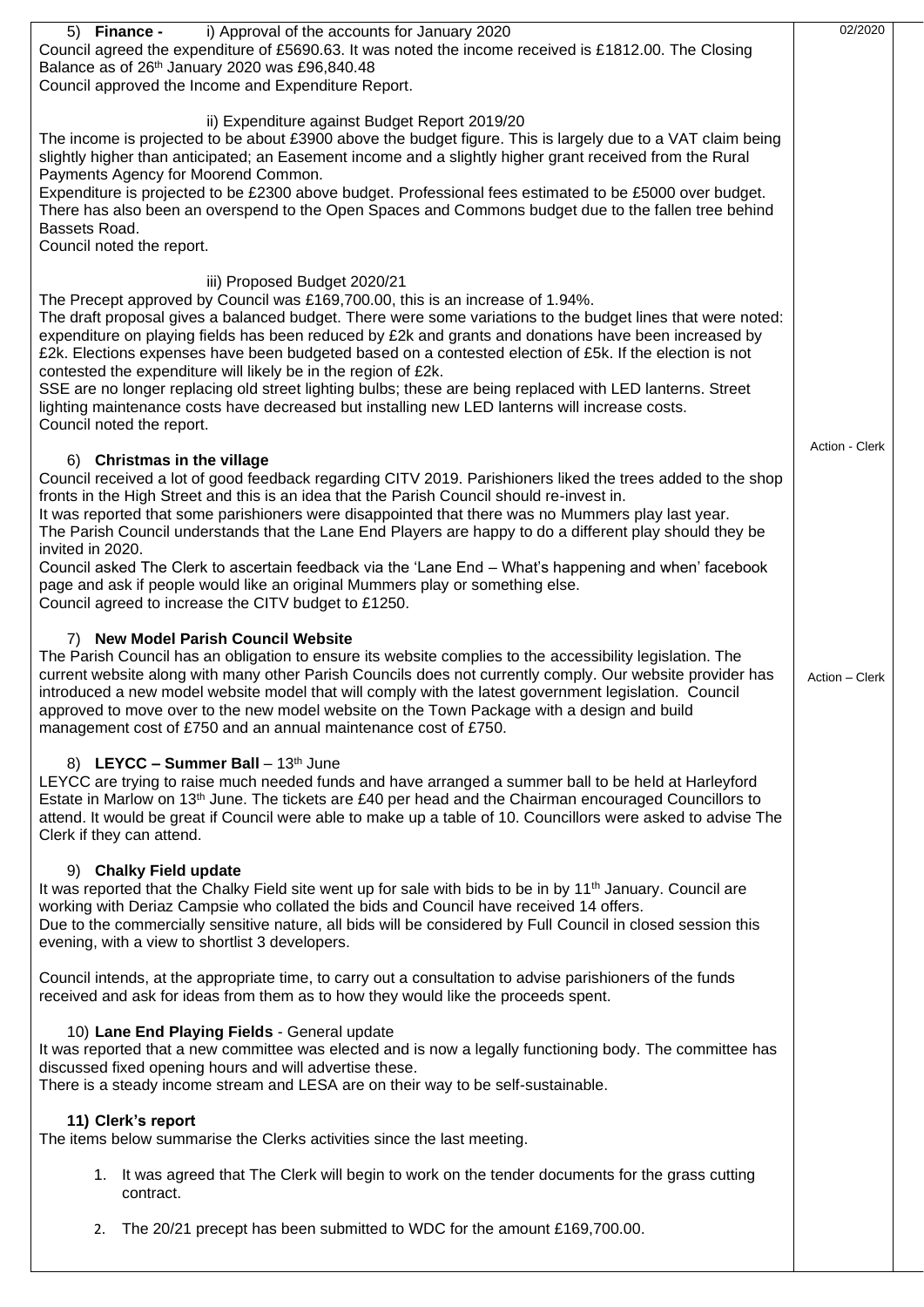| 3. There was a report of a dangerous and leaning streetlight on Widdenton View. I reported this to<br>SSE as an urgent repair.                                                                                                                                                                           |                                                                                                                                                                                                                                                                                                                                                                                                                                           |                                                                                                                                                                                                                                                                                                                                                                                                                                                                                                                                                                                                                                                     |                     |  |  |  |
|----------------------------------------------------------------------------------------------------------------------------------------------------------------------------------------------------------------------------------------------------------------------------------------------------------|-------------------------------------------------------------------------------------------------------------------------------------------------------------------------------------------------------------------------------------------------------------------------------------------------------------------------------------------------------------------------------------------------------------------------------------------|-----------------------------------------------------------------------------------------------------------------------------------------------------------------------------------------------------------------------------------------------------------------------------------------------------------------------------------------------------------------------------------------------------------------------------------------------------------------------------------------------------------------------------------------------------------------------------------------------------------------------------------------------------|---------------------|--|--|--|
|                                                                                                                                                                                                                                                                                                          | 4. There are overhanging branches over a gas tank in land adjoining Moorend Common. The tree<br>is situated on PC land. I have asked a tree surgeon to provide a quotation to remove the<br>branches.                                                                                                                                                                                                                                     |                                                                                                                                                                                                                                                                                                                                                                                                                                                                                                                                                                                                                                                     |                     |  |  |  |
|                                                                                                                                                                                                                                                                                                          | 5. The Council have written to WDC opposing the street trading application at Edmonds Parade.                                                                                                                                                                                                                                                                                                                                             |                                                                                                                                                                                                                                                                                                                                                                                                                                                                                                                                                                                                                                                     |                     |  |  |  |
|                                                                                                                                                                                                                                                                                                          | 6. A repair has been done to an overflowing toilet at LEYCC. It was reported that the syphons are<br>the incorrect size for the toilets and would recommend that the syphons are changed to the<br>correct size to prevent further overflow. The cost for this would be in the region of £130 for parts<br>and labour. If the plates need to be changed the parts and labour costs will increase. Council<br>authorised this expenditure. |                                                                                                                                                                                                                                                                                                                                                                                                                                                                                                                                                                                                                                                     |                     |  |  |  |
|                                                                                                                                                                                                                                                                                                          | 7. The claim for damaged to the shed roof and patio slab has been resolved through the insurance<br>company for the fallen tree behind Ridge Close. Council had to pay the £250 excess.                                                                                                                                                                                                                                                   |                                                                                                                                                                                                                                                                                                                                                                                                                                                                                                                                                                                                                                                     |                     |  |  |  |
| 8.                                                                                                                                                                                                                                                                                                       | The updated GDPR Policy has been added to the website.                                                                                                                                                                                                                                                                                                                                                                                    |                                                                                                                                                                                                                                                                                                                                                                                                                                                                                                                                                                                                                                                     |                     |  |  |  |
| 9.                                                                                                                                                                                                                                                                                                       |                                                                                                                                                                                                                                                                                                                                                                                                                                           | The updated Privacy Policy has been added to the website.                                                                                                                                                                                                                                                                                                                                                                                                                                                                                                                                                                                           |                     |  |  |  |
| 10. WDC have been advised that Council had no objection to the payphone on the junction of Mount<br>Pleasent being removed.                                                                                                                                                                              |                                                                                                                                                                                                                                                                                                                                                                                                                                           |                                                                                                                                                                                                                                                                                                                                                                                                                                                                                                                                                                                                                                                     |                     |  |  |  |
|                                                                                                                                                                                                                                                                                                          |                                                                                                                                                                                                                                                                                                                                                                                                                                           | 11. Serco has completed the repair of the fence and gate at Chalky Field.                                                                                                                                                                                                                                                                                                                                                                                                                                                                                                                                                                           |                     |  |  |  |
| 12. Letters have been sent to allotment holders with outstanding allotment rents.                                                                                                                                                                                                                        |                                                                                                                                                                                                                                                                                                                                                                                                                                           |                                                                                                                                                                                                                                                                                                                                                                                                                                                                                                                                                                                                                                                     |                     |  |  |  |
| 13. Advertisers have been invoiced for the spring edition of Clarion. Chase letters have also been<br>issued.                                                                                                                                                                                            |                                                                                                                                                                                                                                                                                                                                                                                                                                           |                                                                                                                                                                                                                                                                                                                                                                                                                                                                                                                                                                                                                                                     |                     |  |  |  |
| 14. AED inspections carried out and on-line forms submitted.                                                                                                                                                                                                                                             |                                                                                                                                                                                                                                                                                                                                                                                                                                           |                                                                                                                                                                                                                                                                                                                                                                                                                                                                                                                                                                                                                                                     |                     |  |  |  |
|                                                                                                                                                                                                                                                                                                          |                                                                                                                                                                                                                                                                                                                                                                                                                                           | 15. I have reported several streetlights to TFB / SSE that are not working.                                                                                                                                                                                                                                                                                                                                                                                                                                                                                                                                                                         |                     |  |  |  |
|                                                                                                                                                                                                                                                                                                          | 16. Next Meeting - Monday 2 <sup>nd</sup> March 2020.                                                                                                                                                                                                                                                                                                                                                                                     |                                                                                                                                                                                                                                                                                                                                                                                                                                                                                                                                                                                                                                                     |                     |  |  |  |
| 12) Invitations to Meetings, Correspondence & Reports received<br>Council received a letter regarding the speed of traffic on The Marlow Road from Stokenchurch, through<br>Cadmore End to Lane End. Council agreed to pay TFB to install speed tubes and conduct a survey.<br>Council noted the report. |                                                                                                                                                                                                                                                                                                                                                                                                                                           |                                                                                                                                                                                                                                                                                                                                                                                                                                                                                                                                                                                                                                                     |                     |  |  |  |
|                                                                                                                                                                                                                                                                                                          | 13) Matters raised by Councillors<br>wooden bollards to prevent this.                                                                                                                                                                                                                                                                                                                                                                     | The Lane End Conservation Group usually organise a community litter pick in March, date to be confirmed.<br>Concerns were raised about access onto Handleton Common and vehicles appear to be driving across the<br>grass. Council asked The Clerk to contact The West Wycombe Estate to ask if they might install some extra<br>It was noted that several objections were sent to WDC re the mobile food van application.<br>District Councillor Jean Teesdale will not be standing in May and Council felt that we should show thanks in<br>some way for all the hard work and contributions CIIr Teesdale has made to the parish over the years. | Action - Clerk      |  |  |  |
|                                                                                                                                                                                                                                                                                                          | Decisions and Appeals (v)                                                                                                                                                                                                                                                                                                                                                                                                                 | 14) Planning: To consider new applications and receive Wycombe District Council                                                                                                                                                                                                                                                                                                                                                                                                                                                                                                                                                                     | <b>Action Clerk</b> |  |  |  |
| <b>New Applications</b>                                                                                                                                                                                                                                                                                  |                                                                                                                                                                                                                                                                                                                                                                                                                                           |                                                                                                                                                                                                                                                                                                                                                                                                                                                                                                                                                                                                                                                     |                     |  |  |  |
| 20/05160/FUL                                                                                                                                                                                                                                                                                             | 28 New Road<br><b>Bolter End</b>                                                                                                                                                                                                                                                                                                                                                                                                          | Householder application for construction of single storey rear<br>extension (retrospective)<br>No objection.                                                                                                                                                                                                                                                                                                                                                                                                                                                                                                                                        |                     |  |  |  |
| 20/05033/FUL                                                                                                                                                                                                                                                                                             | The Old Ship<br>Marlow Road<br>Cadmore End                                                                                                                                                                                                                                                                                                                                                                                                | Erection of single storey side extension to west and east sides<br>with pitched canopy over south side French doors, alterations to<br>the new car park and associated access with erection of 1.20 m<br>high rail estate fencing and entrance gate - Alternative scheme to<br>15/08478/FUL<br>No objection.                                                                                                                                                                                                                                                                                                                                        |                     |  |  |  |
|                                                                                                                                                                                                                                                                                                          |                                                                                                                                                                                                                                                                                                                                                                                                                                           |                                                                                                                                                                                                                                                                                                                                                                                                                                                                                                                                                                                                                                                     |                     |  |  |  |